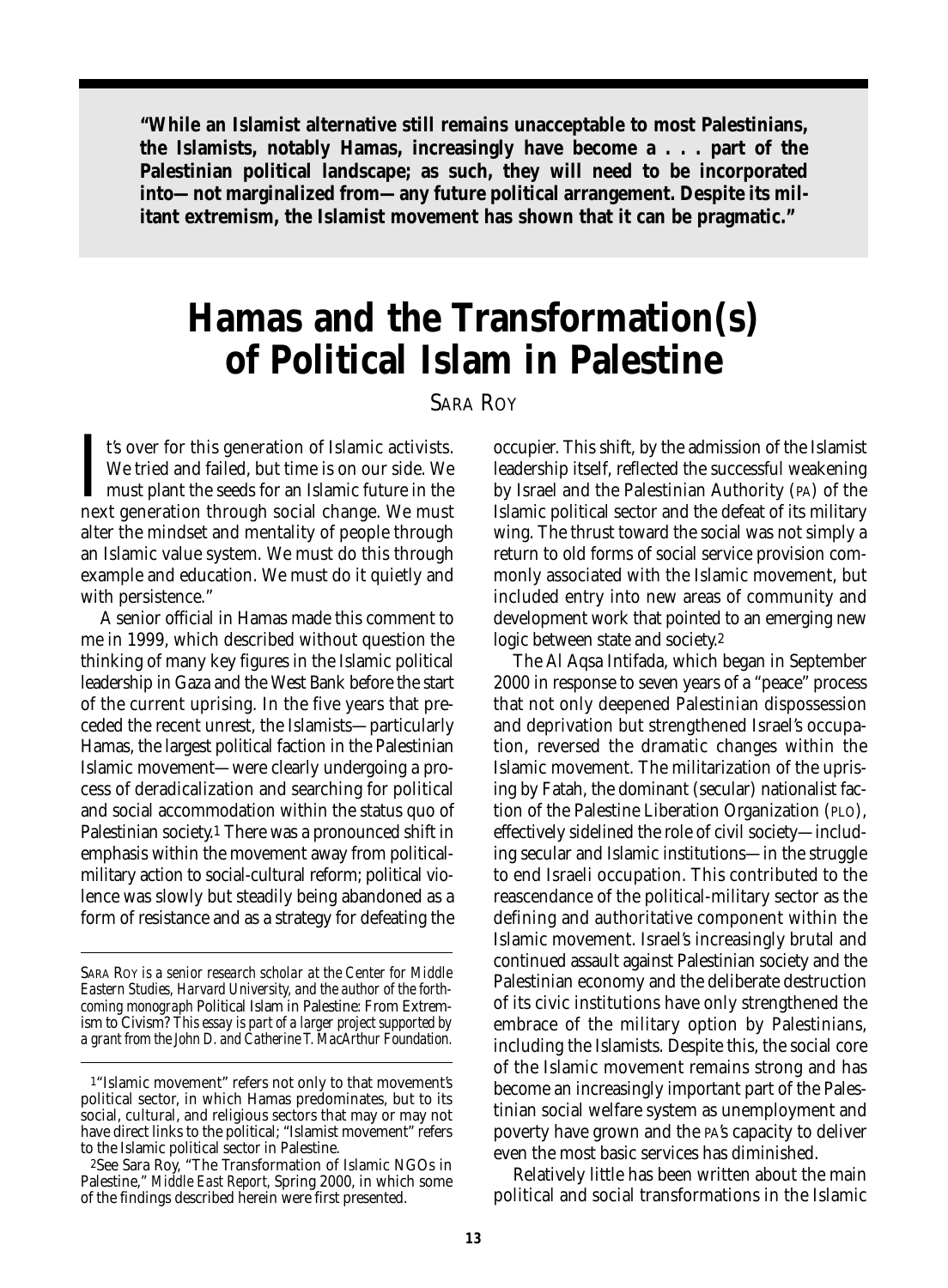movement both before and since the current uprising.3 While certain key dynamics within the movement (engaging in patterns of social accommodation) have remained relatively unchanged, others (the strengthening—and dominance—of the PA, and the weakening and silencing of the Islamists) are being replaced with altogether new dynamics that portend equally damaging consequences for Palestinian society and for a political resolution to the Palestinian–Israeli conflict.

### **POLITICAL AND SOCIAL ISLAM DURING OSLO**

Hamas—an acronym for the Islamic Resistance Movement—was born with the first Palestinian uprising or Intifada, which began in December 1987. The birth of this organization represented the Palestinian embodiment of political Islam in the Middle East. Hamas's evolution and influence were primarily outgrowths of the first Intifada and the ways in which Hamas participated in the uprising: through the operations of its military wing, the work of its political leadership, and its social activities.

Hamas's goals—a nationalist position couched in religious discourse—are articulated in Hamas's key documents: a charter, political memoranda, and communiqués. Some of these documents are undeniably racist and dogmatic, calling for the liberation of Palestine from the Mediterranean to the Jordan River. Yet, later documentation, particularly since the mid-1990s, is less doctrinaire and depicts the struggle as a form of resistance to an occupying power—as a struggle over land and its usurpation, and over how to end the occupation. Recent statements by key Hamas officials maintain that their goals are Israel's withdrawal from lands occupied in the 1967 war, the end of Israeli occupation, the establishment of a Palestinian state, and a solution to the refugee issue. According to a senior political official, "If these things are implemented, the Palestinians will be satisfied, and they will be busy for more than 20 years building their state."4

During the years of the Oslo peace process (from September 1993 to September 2000), the political and military sectors of the Islamic movement in which Hamas predominated were substantively weakened by a combination of factors. Most significant was the sustained intense pressure—arrests, imprisonment, execution—imposed by Israel and the PA, which weakened the organization from within. In addition, these pressures were imposed on Islamic social institutions, the so-called terrorist infrastructure, which resulted in the closing of many charitable societies (although some later reopened). Palestinian Authority President Yasir Arafat thus did a great deal to promote Israel's policy objectives. Not only did he undermine Islamist organizations (notably Hamas and Islamic Jihad, another prominent Palestinian Islamist faction), he weakened Palestinian civil society and the Palestinian/PLO leadership structure. Supporters of the Oslo process termed this "liberalization"—one that not only preceded democracy, but precluded it.

Another critical factor was the Palestinian population itself. As the mass base of support for Hamas, it no longer tolerated extremism in any form. The economic costs of Hamas's military operations and terrorist attacks became too high in an eroding socioeconomic environment, and widespread popular opposition to such attacks played an important role in ending them. The defection of younger Hamas cadres, disillusioned by the failure of their leadership to achieve any meaningful political change, further contributed to Hamas's decline, as did the absence of any alternative political channels of expression. Similarly, the Islamic political sector was weakened by the PA's successful co-optation of some parts of that sector in newly established Islamic parties or groups (for example, the National Islamic Salvation Party, the National Movement for Change, and the Islamic Struggle Movement) that were controlled by the PA. Apparently, no relations existed between these groups and Hamas (or the Islamic Jihad). Another factor that contributed to Hamas's internal malaise was growing popular alienation from politics—perhaps especially political Islam—in favor of cultural and religious practices.

Moreover, with the end of the Intifada and the initiation of the Oslo peace process, the resistance component of the Palestinian struggle—so critical to Hamas's political thinking and action—was undermined. This had direct repercussions for Hamas's social theory and practice, which were largely if not wholly developed and shaped during the uprising. For Hamas, social and political action are inextricably linked. With the removal of the resistance/opposition component from Palestinian political imperatives, what role, at least one that might be acceptable to most Palestinians, was left for Hamas? The resulting problem confronting Hamas (and the Islamic movement generally) was fundamentally one of survival.

<sup>3</sup>This essay will focus only on Hamas, since it is the largest and most influential of the Islamist parties.

<sup>4</sup>See "Interviews from Gaza," *Middle East Policy,* December 2002, p. 109.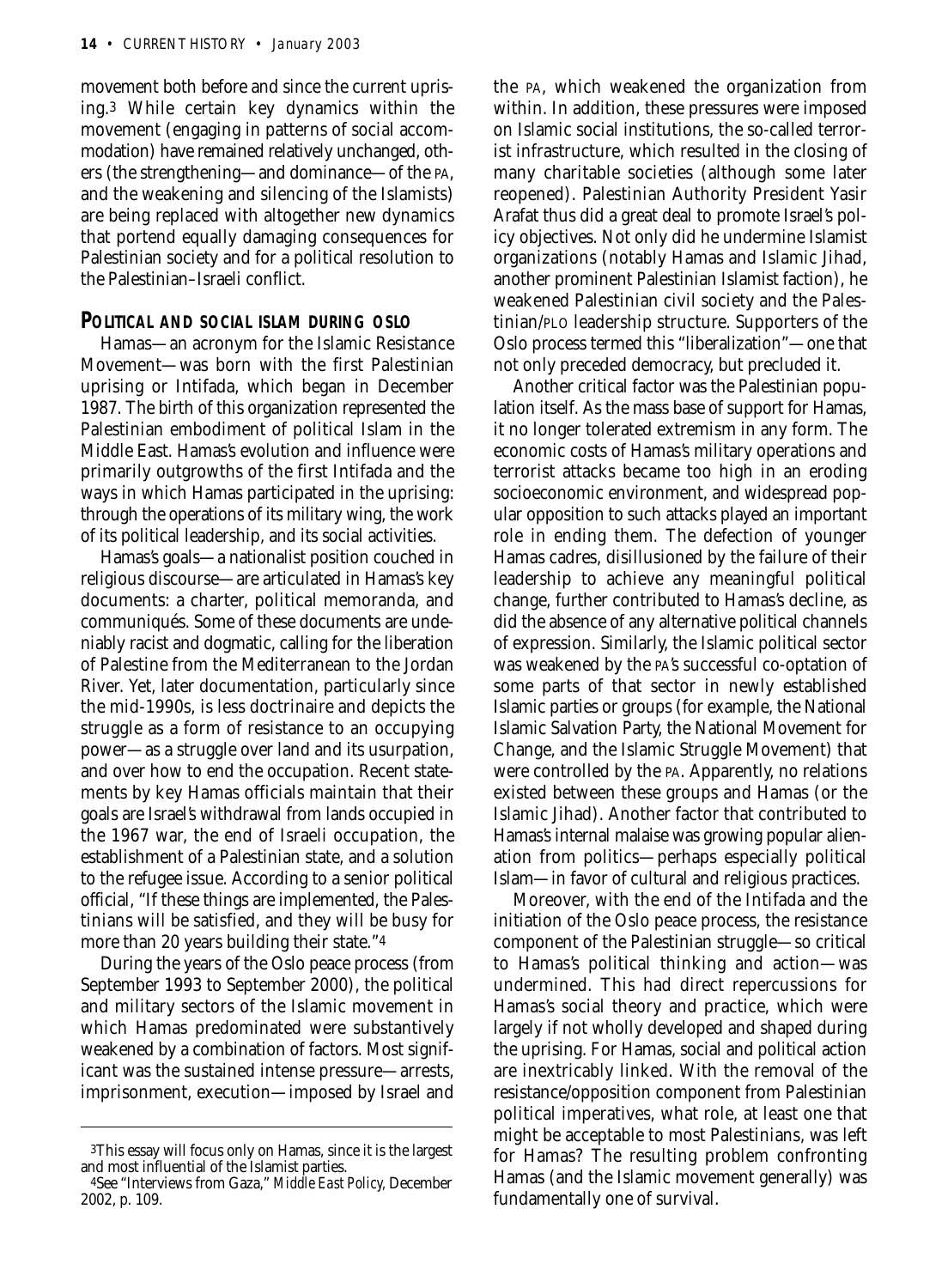In response, there was a steady shift in emphasis, both ideologically and strategically, to the social sector of the Islamic movement, which had always been a critical component of that movement, providing a range of important services and doing so effectively. This shift was a search for accommodation and consensus within the status quo; it also reflected the need for Islamists to adjust to the conditions of the country in which they lived. Strategically, Hamas, and the Islamic movement generally, attempted to carve out public space in which they could operate without too much harassment from the Israeli or Palestinian authorities, and provide much-needed services to an increasingly needy population through a well-developed institutional infrastructure. In this way the Islamists would maintain their popular base of support.

Did direct ties exist between Islamic politicalmilitary and social institutions? The debate over the answer has been heated since the founding

of Hamas. Conventional wisdom holds that Hamas controls all Islamic social institutions and uses them for political indoctrination and military recruitment.

While a detailed discussion of these interrelationships is beyond the scope of this article, they clearly were not always as routine and assured as is commonly believed—nor as evil where they did exist. Some institutions claimed no political links at all. It cannot be denied, however, that the work of Islamic social institutions, whether aligned or nonaligned, did bolster Hamas's position during the first Intifada. In the final analysis, more important than the existence of links was the work of these institutions and the services they provided.

Interestingly, many members of the Islamic political leadership did not view the nonaligned sector or the growing dominance of the social sector as a problem. A senior Hamas official explained it this way: "Everyone who is religious is Hamas and anyone who teaches Islamic values furthers Hamas's goals." Thus, the organic interconnection between political and social action in Hamas's ideology meant that the expansion of the social sector served the movement's objectives even if social institutions were nonaffiliated. Hence, the retreat from the political sphere was pragmatic and accompanied by a need to rediscover Islam and its relevance to society.

In the two- to three-year period before the second Intifida, Hamas was no longer prominently or consistently calling for political or military action against the occupation, but was instead shifting its attention to social works and the propagation of Islamic values and religious practice. According to a key Hamas official interviewed at the time, "Increasingly, Hamas represents religion and an Islamic way of life, not political violence." Concomitant with this shift toward the sociocultural was a shift in certain terms and ideas, notably a growing acceptance of civil society as a concept—of a society where Islamic and Islamist institutions functioned as part of an integrated whole with their secular counterparts.

The definition of the threats facing Palestinian society also changed. These threats were no longer confined to political or military attacks (by Israel and the PA) against Palestinian resources but also included cultural aggression against Palestinian values, beliefs, and practices. Defeating the occupier

*A significant part of the Hamas leadership now believes it is in a position to fill any vacuum created by the destruction of the Palestinian Authority or perhaps displace it altogether.*

became a matter of cultural preservation, building a moral consensus and Islamic value system as well as political and military power. Hence,

the struggle was not for power per se but for defining new social arrangements and appropriate cultural and institutional models that would meet real social needs, and do so without violence. The idea was not to create an Islamic society but one that was more Islamic, as a form of protection against all forms of aggression. In so doing, the Islamic movement was creating a discourse of empowerment despite the retreat of its long-dominant political sector.

Before Oslo, social action was historically focused on religious education through charitable societies, mosques, *zakat* (alms-giving) committees, health clinics, relief organizations, orphanages, schools, and various clubs. The objective was to teach Islamic values and to embody them through practice—that is, the provision of social services. Recipients were largely the poor and working classes. The Islamists gained a reputation for honesty and integrity in the way they conducted themselves, especially when compared to the PLO. However, and perhaps most important, the shift to social services represented more than a return to Islamist and Islamic roots in the Muslim Brotherhood (the "parent" organization of Hamas, which emerged in the West Bank and Gaza in the 1970s as a social and cultural movement, abstain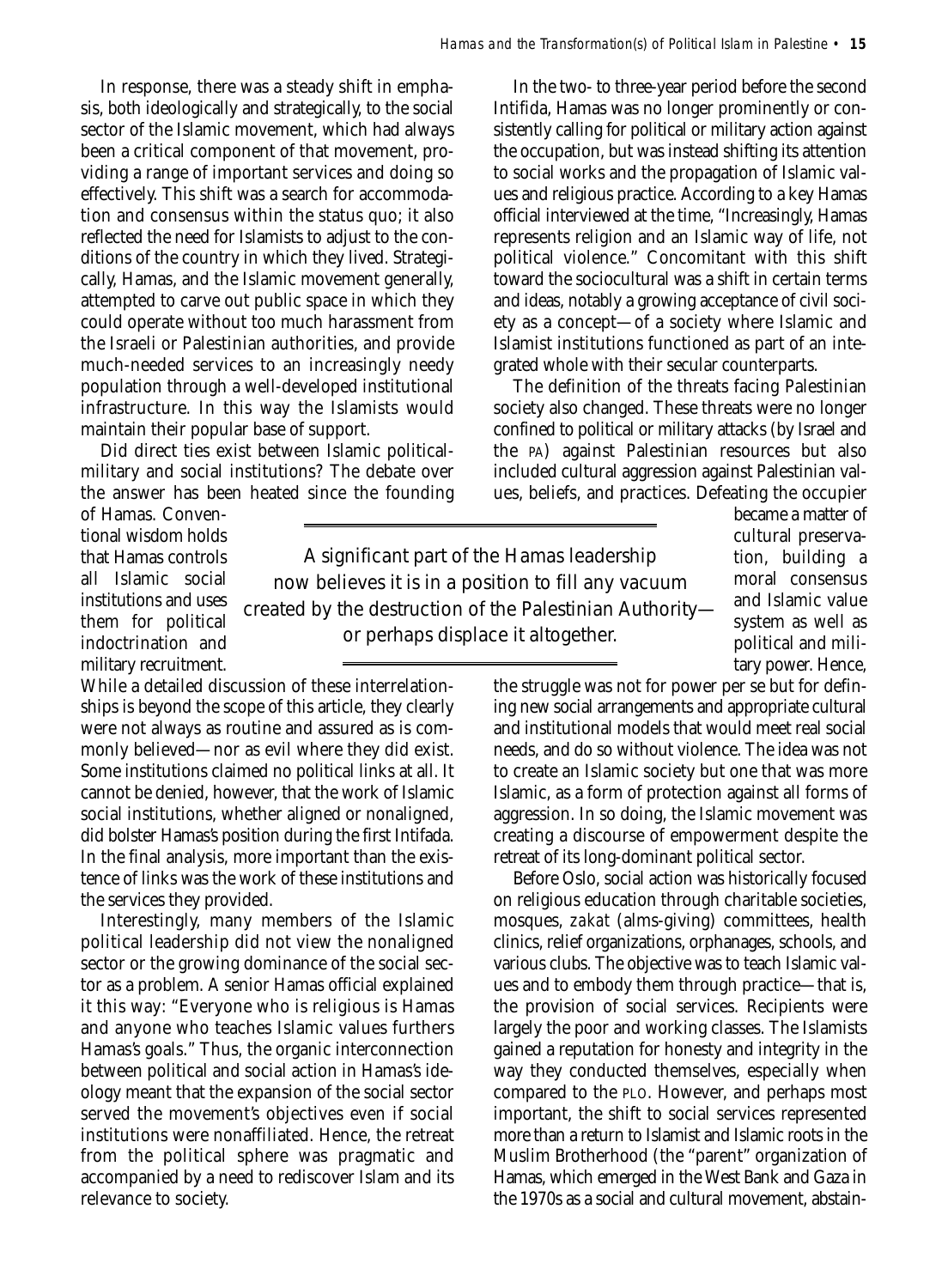ing from any political or military action against the occupation); it was accompanied by entry into seemingly new areas of social activity or the expansion of activity in pre-existing areas that went beyond the traditional boundaries of religious education and proselytizing that had characterized the social work of the Muslim Brotherhood. This allowed the Islamists entry to, and legitimation by, the existing order, which they apparently were seeking, or at least accepted.

Although social action has a political and revolutionary purpose in Hamas's political ideology, Islamic social activism, as it was evolving in the Oslo context, was becoming increasingly incorporated within the mainstream (which, of course, was one way the ruling authority controlled the Islamic sector, but it worked to the advantage of both; by September 2000 approximately 10 to 40 percent of all social institutions in the West Bank and Gaza were Islamic,

according to official and private sources). Some of the clearest examples of this dynamic were in education, health, and banking.

In education, Islamic kindergartens, reputed centers of intense politi-

cal proselytizing, taught a standard curriculum that was approved by the Palestinian Ministry of Education. The same applied to new Islamic schools at the elementary (and potentially secondary) school level. Interestingly, many but not all Islamic schools taught a religious curriculum, which in a growing number of cases was also standardized, regulated, and approved by the Ministry of Education. In fact, the Islamic movement appears to have strengthened its presence in the education sector. According to the Ministry of Education, 65 percent of all Gazan educational institutions below the secondary level were Islamic (a percentage that has in all likelihood increased).

Other examples were found in the healthcare sector with the emergence of tertiary and highly specialized medical care in Islamic facilities. One of the most sophisticated hospitals in the West Bank and Gaza is in Hebron; it was founded, administered, and financed by the Islamic and Islamist leadership. And a highly respected (by the Palestinian medical establishment) rehabilitation and treatment center for acute spinal cord injuries is an Islamic facility in Gaza.

Initiatives also were taking place in the economic sector with the establishment of an Islamic banking network. This included 4 Islamic banks with more than 20 branches in the occupied territories, Islamic investment houses, and a range of business enterprises. Furthermore, Hamas most likely had no control, direct or even indirect, over certain kinds of Islamic economic institutions (such as those in banking and finance), given its own limited organizational structure and the tight regulation of such activities by government agencies. In all these cases, Islamic institutions were working with and were regulated by the appropriate Palestinian ministries and agencies and in many cases had what appeared to be good working relationships with the governmental sector.

Arguably, these expanded or new areas of Islamic social activity represented the normalization, institutionalization, and professionalization of the Islamic sector in the public curriculum, the system of healthcare delivery, and banking and finance. At the same

*As for the Palestinian–Israeli conflict, the greatest threat to peace is not extremism— Islamic or secular—but the context that produces and nurtures it: occupation.*

time, the Islamic sector was not advancing a policy of isolation but was calling for greater accommodation and cooperation with local, national, and international actors, including certain corresponding professional

institutions in Israel. In one healthcare institution in Gaza, which was considered "Hamas" since some members of its management team were political supporters of the organization, the medical director proudly described a training program inside Israel to which he sent some of his staff. In all likelihood, this decision could not have been taken without the consent of the Islamic political leadership. This position advocating greater social (and political?) integration with non-Islamic actors, both internal and external, appeared widespread among officials in the Islamic social sector and was the stated position of some members of the political leadership.

The shift to social action, to new forms of social engagement, and to the normalization and institutionalization of the Islamic and Islamist agendas during the Oslo period represented an important change within the Islamist movement. Hamas or its successors seemed to be slowly moving away from the political extreme toward a more centrist position, trying to place itself between the corruption of the PA and its donor-linked development projects and violent Islamic militants and the impossibilities they came to represent. Islamists perhaps were trying to limit the arbitrary political power of the PA not through political or military confrontation,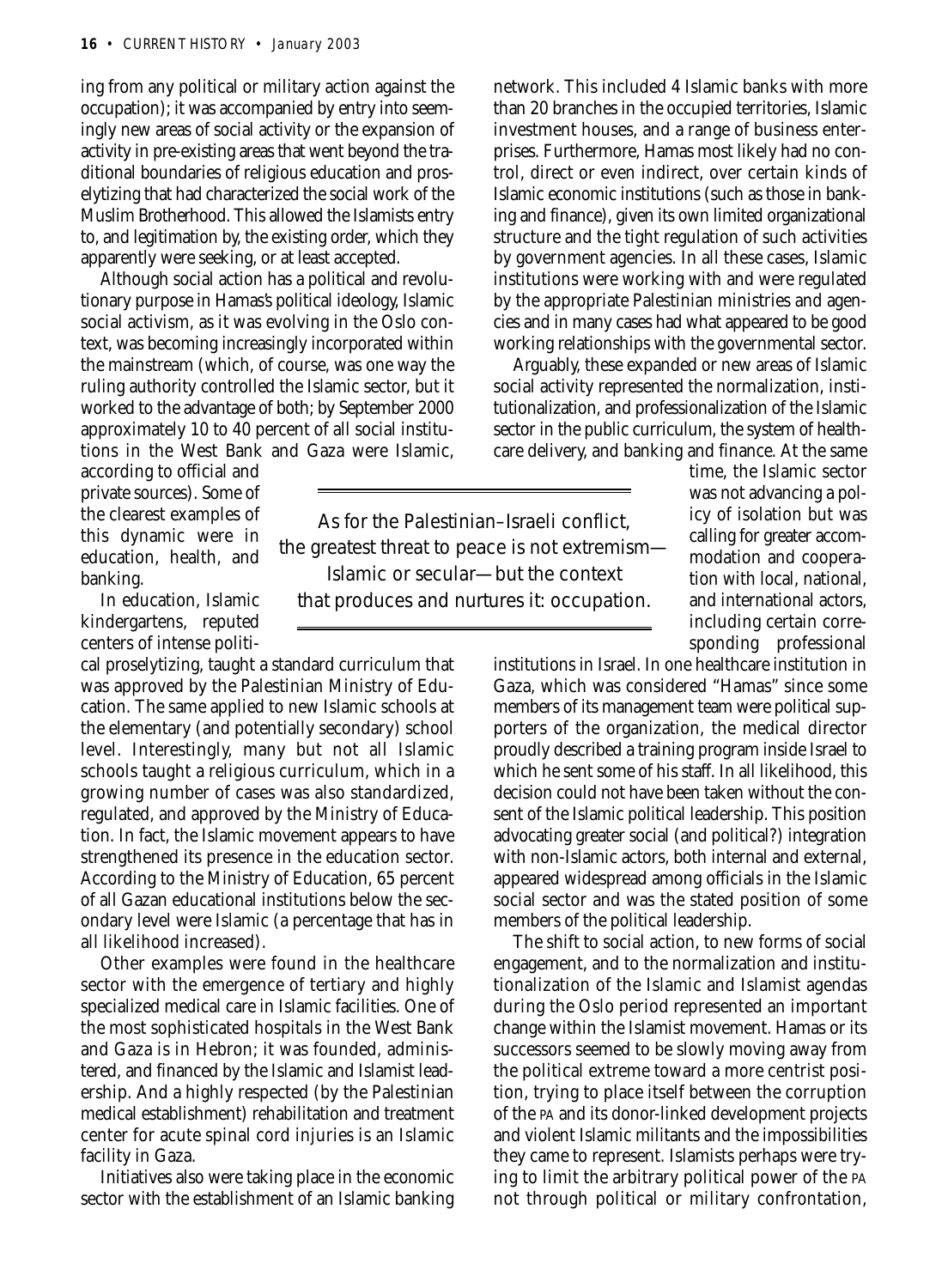which had failed and was costly, but through mobilizing people at the sociocultural level and allowing the social part of the movement to define, pragmatically and nonviolently, the Islamic and Islamist agenda for some time to come. Although it was not smooth or quick, the transformation from militancy to accommodation was taking place.

#### **POLITICAL ISLAM'S REASCENDANCE**

The start of the second Palestinian Intifada on September 28, 2000, coupled with the impact of September 11, dramatically changed the environment in the West Bank and Gaza.5 Preexisting political arrangements have been severely disrupted, economic conditions have deteriorated, and key social structures and mediatory institutions have weakened. Within this context of desperation and hopelessness, the Islamist opposition, notably Hamas, has reasserted itself.

Several political factors have contributed to the reascendance of the Islamists. Among the most important is the abnegation of any leadership or command role by the PA during the uprising, and the emergence of a younger generation of more militant Fatah cadres who assumed leadership of the uprising early on. The resulting militarization of the Intifada not only marginalized the role of Palestinian civil society, but discredited and eclipsed the function of the older generation of PA/PLO elites. Fatah, however, has not been able to exert control over the PA, the Islamists, or other factions, partly because of its own internal divisions. The internal political splits within the Palestinian national movement and the strengthening of armed and cross-factional militias seeking political power and an end to occupation through violent confrontation, coupled with the overall militarization of the uprising, created the time and space for Hamas to rebuild its political-military infrastructure and pursue a form of militancy that went beyond Fatah's (which confined operations to the occupied territories). By attacking civilian targets inside Israel—a strategy subsequently followed by Fatah and others—Hamas not only succeeded in gaining support from an increasingly desperate population, it also undermined the PA—which was blamed for the attacks—and the diplomatic initiatives it was pursuing.

Other factors contributing to the reemergence and strengthening of the Islamists include: the internal political marginalization of Yasir Arafat and the growing international isolation of the Palestinian leadership, which was later transformed into an explicit attempt by Israel and the United States at "regime change"; the politico-military campaign against the Palestinian Authority, which has resulted in the largescale destruction of its institutional infrastructure including its security forces and leadership/command structure—and the immobilization of the PA as a political institution and administrative apparatus; the absence of a common approach to the conflict and a coherent strategy of resistance, which reflect the lack of a unifying national liberation movement; the growing decentralization of Palestinian politics and rising political fragmentation, where central authority steadily ceded to local control; the implementation of (sometimes) conflicting political strategies by different factions (the PA's eroding political/diplomatic track, Fatah's war of attrition, and the Islamists' larger war) that perpetuate organizational chaos politically; the acceptance, especially by the United States, of Israeli Prime Minister Ariel Sharon's agenda, which aims to eliminate the PA and preclude the establishment of a Palestinian state through continued Israeli settlement expansion, land expropriation, and economic dispossession; the failure of the United States to pursue seriously a political resolution of the conflict; and the absence of any credible prospect for a meaningful political settlement.

These factors have not only catalyzed the Islamist factions and their radicalization, but have resulted in a balance of power that could slowly shift in their favor. This potential shift is underlined by three dynamics: changing popular sentiment, the PA/nationalist–Islamist relationship, and Israeli policy toward the Islamist opposition.

#### *The shift in popular sentiment*

Historically, popular support for Hamas and other Islamist factions was strongest in the perceived absence of political progress. During the Oslo period, when Palestinians were hopeful of a political settlement, support for Hamas—never substantial—waned, but when prospects dimmed, as they did after the failed Camp David summit in July 2000, support rose, albeit incrementally. Before the Intifada, political despair did not translate into support for the Islamists but into losses for the nationalists. After Camp David, for example, Palestinian analyst Khalil Shikaki found that support for Arafat dropped to 47 percent from its peak of 65 percent

<sup>5</sup>Some points in this section are raised and discussed in greater detail in Mouin Rabbani and Sara Roy, "Palestinian Politics and September 11th: Critical Changes in Policy and Structure," *Middle East Policy,* December 2002; and Mouin Rabbani, "The Costs of Chaos in Palestine," ms., 2002.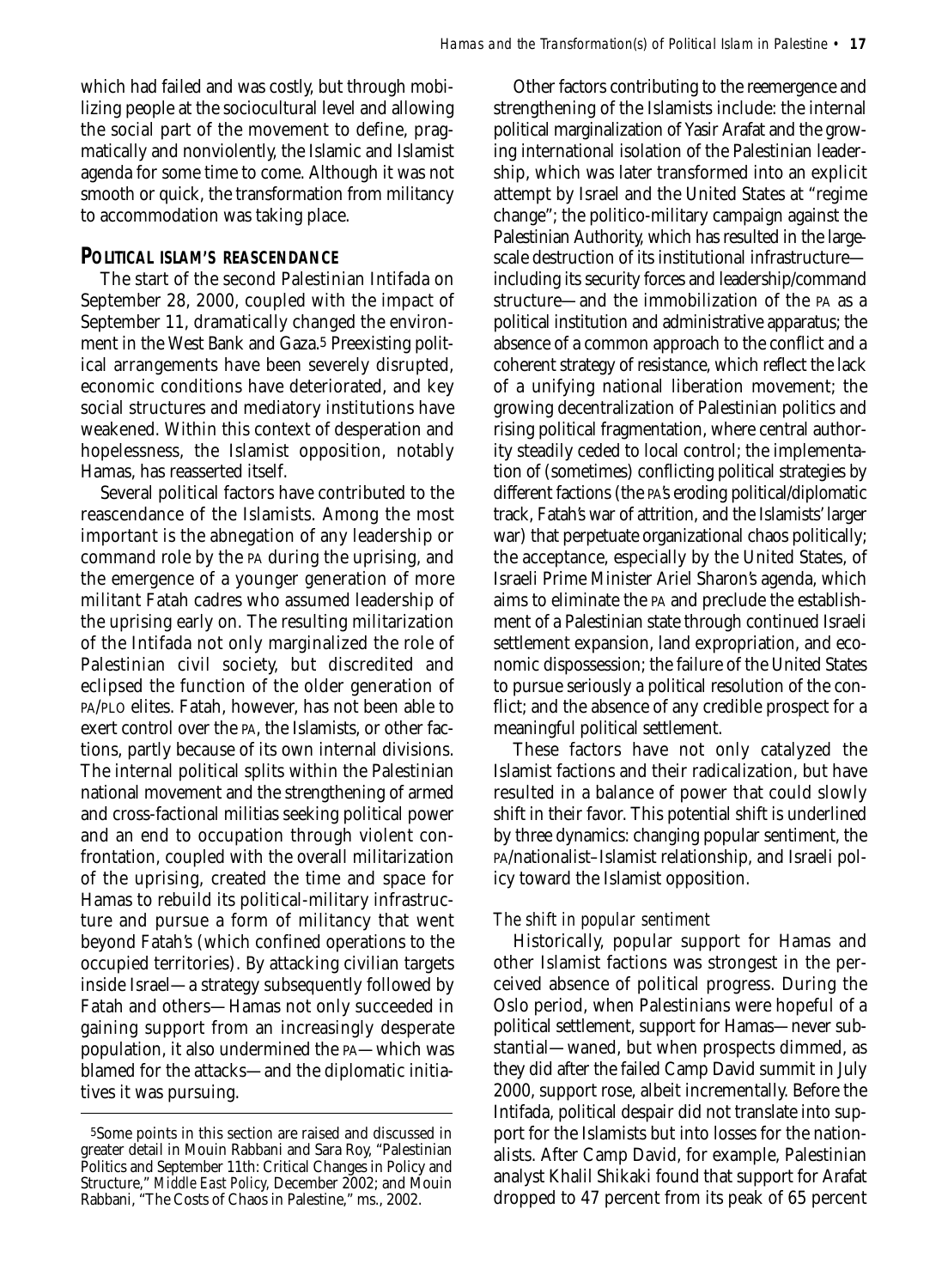in 1996, and support for Fatah declined to 37 percent after having reached an unprecedented 55 percent in 1996 (when Palestinian support for the peace process reached 80 percent and support for violent attacks against Israeli targets dropped to 20 percent). Almost one year into the current Intifada, Arafat's popularity plummeted to 33 percent and Fatah's to 29 percent.

Popular desertion of the secular nationalist forces did not translate into support for the Islamists; instead, people remained uncommitted (the popularity of the Islamists rose only from 15 percent in 1996 to 17 percent in 2000). This changed during the Intifada, however, when loyalties began to shift to the Islamists in the context of growing desperation and political failure. According to Shikaki, by July 2001 the Islamist factions claimed 27 percent of polled support, which represented an 80 percent increase from 1996. Furthermore, during this period, support for the opposition, both Islamist and nationalist, reached 31 percent, which exceeded that of Fatah and its associates at 30 percent. Yet, simultaneously, a December 25, 2001 poll by the Center for Policy and Survey Research in Ramallah showed that while 61 percent of Palestinians believed that armed confrontations with Israel had helped achieve national rights where negotiations had failed, 71 percent supported an immediate return to negotiations and 73 percent supported reconciliation with the Israelis after the establishment of a Palestinian state recognized by Israel. A year later, in the context of dramatic economic decline and political disintegration, a Bir Zeit University poll revealed that 42 percent of Palestinians favored an Islamic state, a finding that was totally unprecedented.

#### *Internal dynamics*

With the Intifada, the Palestinian political environment underwent dramatic changes. First was the restoration of the resistance component and militancy to the Palestinian struggle, embraced by all factions, not just the Islamist opposition. Second was the attempt by the nationalist forces to accommodate the demands of the Islamists for the sake of maintaining national unity and an internal political consensus. Third was the effort by the Islamists to normalize their relationship with the PA, without conceding to its political conditions.

For the PA, compromise meant remaining silent on calls for international protection, the application of the Geneva Conventions, and cooperation with the Israeli peace movement, all of which the Islamists reject. For the nationalist factions, compromise also meant bringing the Islamists into an institutional alliance of sorts to preclude the formation of parallel Islamist institutions and strike forces, which happened during the first Intifada. For the Islamists, compromise was cooperating with the nationalist forces in a military campaign against the occupation—coordination in the field, but not in politics. As such, the Islamists were granted de facto if not de jure veto power in political decision-making. The establishment early in the Intifada of the National and Islamic Forces (NIF)—a broad coalition of 14 political factions and civic organizations whose mandate is coordinating the uprising—was one practical expression of this cooperation. Because the PA rejects the NIF's supervisory role, the factions maintain they are not bound by NIF decisions, limiting the NIF's effectiveness.

The result has been uneven and tendentious. While there have been several examples of cooperation and coordination—the PA's release of jailed Islamic activists, Hamas's support of Arafat during the siege of his compound by Israeli forces, and cease-fire agreements between Hamas and the PA tensions remain high and conflicts intense. For example, in the absence of a common political program (itself the result of Arafat's failure to institutionalize a political relationship between the PA and the factions and to provide them with a viable decision-making role), factions compete and undermine each other, contributing to greater organizational chaos within the domestic political environment. And while the relationship between the PA and the nationalist and Islamist factions is complex, defying simplistic notions of strategic control or open opposition, the Palestinian Authority cannot and will not exercise real authority over them in the absence of meaningful political prospects. Within this maelstrom, Hamas and other militant factions conduct suicide-bombing attacks in Israeli cities—actions in opposition to official PA policy but for which the PA is held accountable, and to which Israel responds with devastating results.

With the PA weakened by Israeli actions, Hamas can weaken it further to the point where a significant part of the Hamas leadership now believes it is in a position to fill any vacuum created by the destruction of the Palestinian Authority—or perhaps displace it altogether. While it is impossible to predict whether this will occur, Hamas's role clearly is gaining importance. In early September 2002, before Israel's siege of Arafat's compound later that month, the United States held indirect contacts with senior Hamas officials and apparently promised them that, in exchange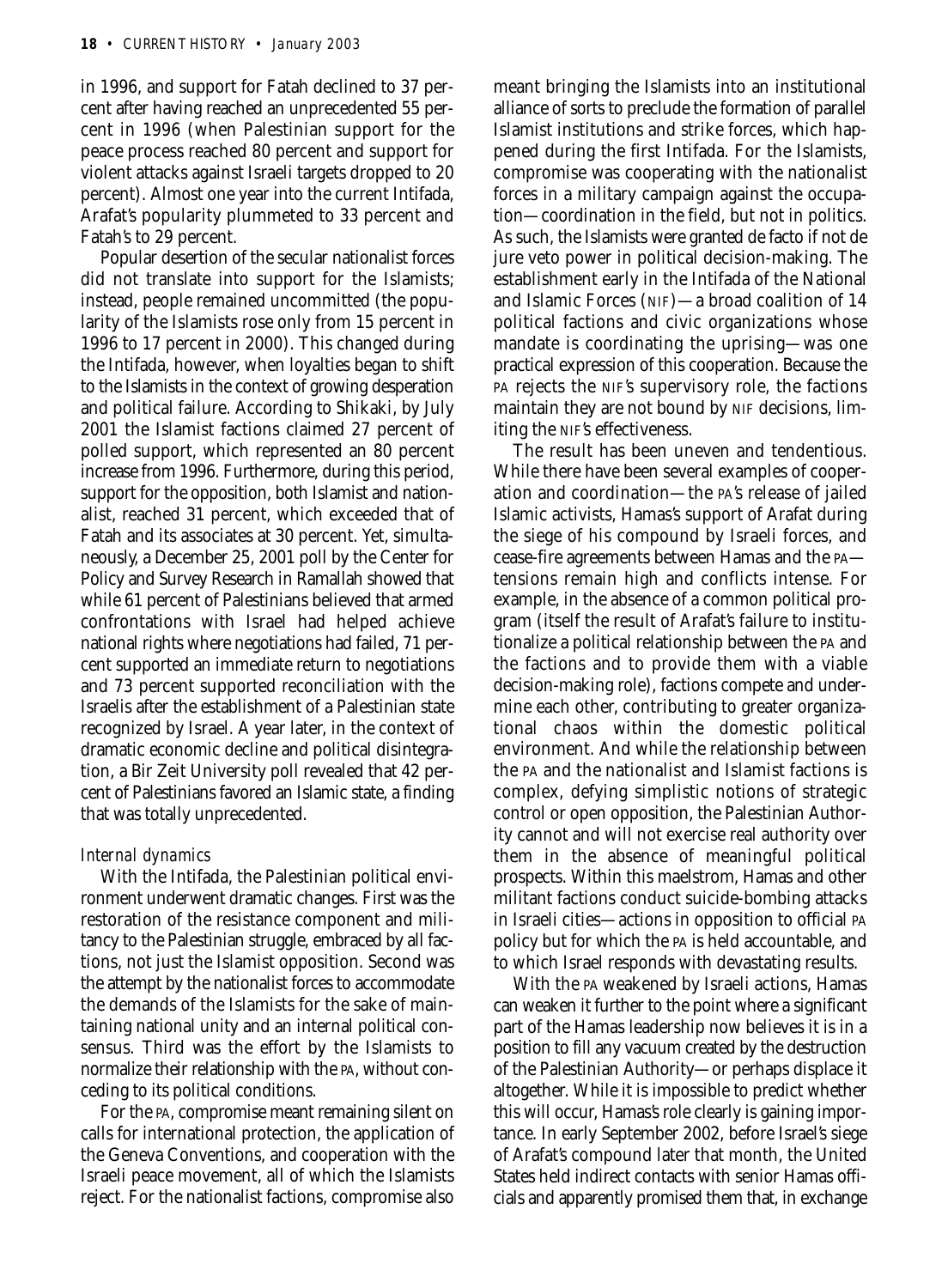#### **FILLING A SOCIAL VACUUM**

THE RENEWED DOMINANCE of the Islamic political and military sectors has not eclipsed the importance or the role of the social. Given the dire economic conditions in the West Bank and Gaza—with unemployment and poverty rates approaching 60 percent and 70 percent, respectively—and the eroded capacity of the PA to deliver basic social services, Islamic social organizations have become an increasingly important part of the Palestinian social welfare system. As during the Oslo period, they are providing services the PA is unable to provide and doing so with the tacit, if not explicit, support of the authorities. Indeed, the periodic closing of Islamic charities and other social institutions for political reasons is often temporary because without their services a vacuum would result, which the PA is clearly incapable of filling. As such, there appears to be no organized PA campaign against them. This has further strengthened the institutionalization and normalization of Islamic organizations within the Palestinian status quo.

In what appears to be a new dynamic, Islamic institutions, unlike their secular civic counterparts—which are also engaged in activities such

\*I would like to thank Mouin Rabbani, who provided many of the details cited in this section.

for their agreement to become part of a secular, democratic unity government in a new Palestinian state (a discussion that Hamas was already conducting with Fatah, and which no doubt contributed to the six-week lull in suicide bombings—a lull during which at least 80 Palestinians were killed), the United States would pressure Israeli officials to end their policy of targeted assassinations and arrests of Hamas officials. The American envoy engaged in the "talks" explained that while he could not guarantee Israeli acceptance, he did indicate that the United States welcomed Hamas's decision to become a "legitimate part of the political process." The United States clearly

as human rights, advocacy, and political reform that highlight the PA's deficiencies—do not challenge the PA's work or methods but rather complement it. While it is difficult to know what, if anything, this complementarity means, it does suggest the extension, in some form, of the Islamists' search for accommodation that defined their relations with the Palestinian Authority before the Intifada. This, of course, could change if relations between Hamas and the PA deteriorate further in the months ahead.

In contrast to the PA, there has been an international effort since the September 11 attacks on the United States to restrict the activities of the Islamic social sector based on the belief that they contribute to the political appeal and growth of Hamas. However, it is unclear whether Islamic social organizations in the reoccupied West Bank in particular are being closed or dismantled by Israel for the same reason, or whether Israel is allowing these institutions to function as part of a possible strategy of eliminating a secular alternative. Another important question concerns internal relations between the Islamic social and political sectors. If Hamas assumes a greater political role with the PA's demise, what if anything is Hamas doing with Islamic institutions to prepare for this scenario, and how would the role of Islamic organizations change should such a scenario be realized?\* *S. R.*

also endorsed Hamas–Fatah talks. Reportedly, Hamas officials were pleased by these signals and by United States indications that it would welcome Hamas's political participation.6

#### *Israeli policy and the Islamist opposition*

United States–Hamas contacts—of which Israel was fully aware—ended when the Israeli army arrested a politically moderate Hamas official in Ramallah on September 9, which Hamas interpreted as a deliberate attempt by the Sharon government to undermine its exchange with the Americans. A few days later, Israel launched an attack in Rafah that killed nine Palestinians, including civilians. Predictably, a suicide bomber staged an attack on a bus in Tel Aviv on September 19, killing six people. This was followed by Israel's siege of the presidential compound in Ramallah. Under United States pressure, Sharon ordered an end to the operation shortly after.

Other Hamas-PA cease-fires have been undermined by Israeli attacks. Alex Fishman, the security commentator for the right-of-center *Yediot Achronot,* Israel's largest mass-circulation newspaper, detailed

<sup>6</sup>Mark Perry, "Israeli Offensive Disrupts US–Hamas Contacts," Palestine Report, October 9, 2002 <http://www.jmcc.org/ media/report/02/Oct/2b.htm>. A senior American diplomat indicated that the United States understood that "[t]here is a difference between Hamas and, say, the Iranian mullahs. The one tradition is nationalist and revolutionary, the other is clerical and religious. We know the difference. We know who the honest actors are. We don't happen to like Hamas tactics, but we know there's a world of difference between what they want and what, say, Mullah Omar wants."